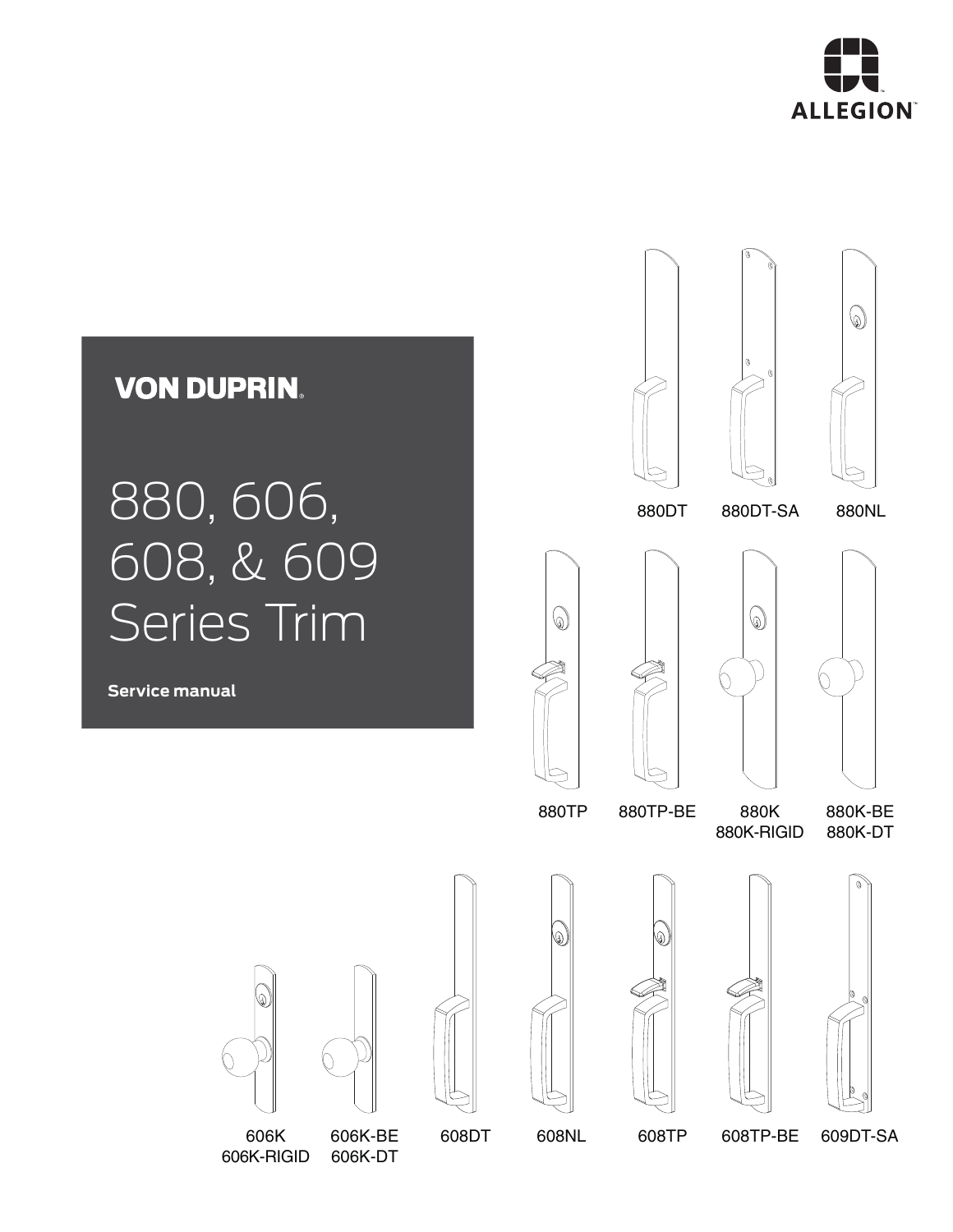#### **INDEX**

| <b>General Information</b><br>Introduction |  |
|--------------------------------------------|--|
|                                            |  |
|                                            |  |
|                                            |  |
| 880, 606, 608, and 609 Series Trim Parts   |  |
|                                            |  |
|                                            |  |
|                                            |  |
| 880NL                                      |  |
|                                            |  |
|                                            |  |
| 880K                                       |  |
| 880K-RF                                    |  |
| 880K-DT                                    |  |
|                                            |  |
| 606K                                       |  |
| 606K-BE                                    |  |
| 606K-DT                                    |  |
|                                            |  |
|                                            |  |
| 608TP-BF                                   |  |
| 608DT                                      |  |
| 608NL                                      |  |
|                                            |  |

#### **INTRODUCTION**

This manual contains a listing of replaceable parts and assemblies for the 880 Series Trim.

#### **HOW TO ORDER**

Some parts are sold separately. Other items are available as part of a kit or multiple quantity package. For the best possible service when ordering replacement parts or assemblies, please provide the following information:

- Part number or assembly number  $\bullet$
- Description
- Quantity needed
- Finish desired (if available finished)
- $\bullet$ Date of original purchase (if known)

To find out the name of your local Von Duprin distributor or sales representative, contact:

Von Duprin Division Allegion 2720 Tobey Drive Indianapolis, IN 46219 Phone: (877) 671-7011

#### **PART NUMBER AND AVAILABILITY CHANGES**

This manual was designed to help illustrate the replacement parts and kits that are available for sale. Because of changes to the product and/or manufacturing process, part numbers and availability can change over time.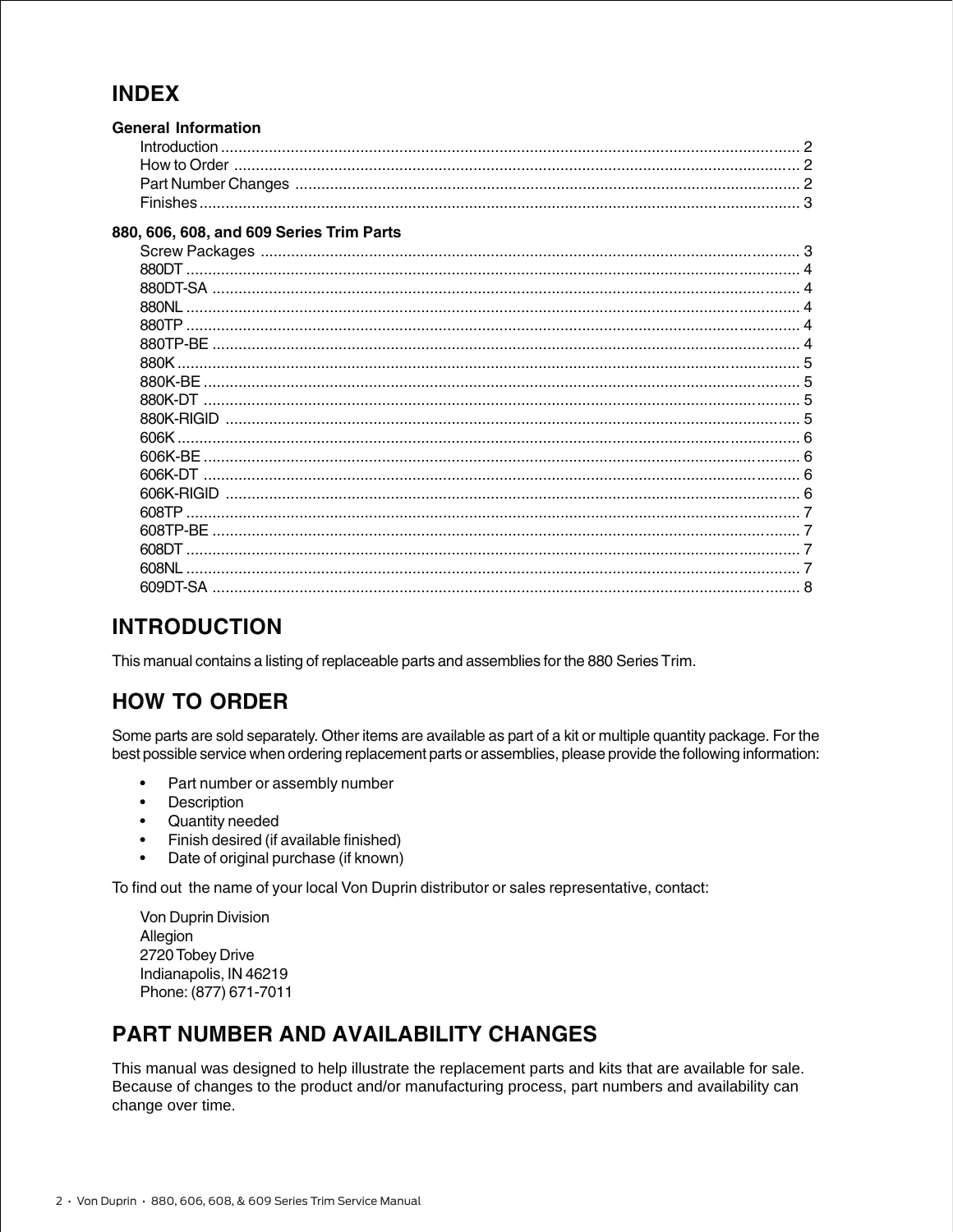#### **FINISHES**

| <b>US Number</b>   | <b>BHMA Number</b> | Color                              |
|--------------------|--------------------|------------------------------------|
| US <sub>3</sub>    | 605                | Brass, polished (laquered)         |
| <b>US10</b>        | 612                | Bronze, dull (laquered)            |
| US <sub>10</sub> A |                    | Bronze, dull (no laquer)           |
| <b>US10B</b>       | 613                | Brass, dull (oxidized, oil rubbed) |
| US <sub>26</sub>   | 625                | Chrome, polished                   |
| <b>US26D</b>       | 626                | Chrome, dull                       |
| US32               | 629                | Stainless steel, polished          |
| US32D              | 630                | Stainless steel, satin             |

#### **SCREW PACKAGES**

| Part No. | Description                | Quantity       | Finish |
|----------|----------------------------|----------------|--------|
| 900531   | 880 Screw Pkg. 2-1/4" Door |                | X      |
|          | 10-24 x 2-1/2" OPHMS       | 8              |        |
| 900533   | 880 Screw Pkg. 1-3/4" Door |                | X      |
|          | 10-24 x 1-1/2" OPHMS       | 8              |        |
| 900542   | 880 V Screw Pkg.           |                |        |
|          | 10-24 x 3/4" PPHMS         | 8              |        |
| 900771   | 880 Bottom Screw Pkg.      |                | X      |
|          | #12 Countersink Washer     | $\mathbf{1}$   |        |
|          | 12-24 x 1" OPHMS           | 1              |        |
| 900783   | 880DT-V SA Screw Pkg.      |                | X      |
|          | 10-24 x 1/2" OPHMS         | 6              |        |
| 900772   | 606DT/NL/TP Screw Pkg.     |                | X      |
|          | #12 Countersink Washer     | $\mathbf{1}$   |        |
|          | 12-24 x 1-5/8" OPHMS       | 1              |        |
| 900782   | 606K/K-DT Screw Pkg.       |                | X      |
|          | #12 Countersink Washer     | $\mathbf{1}$   |        |
|          | 12-24 x 1-1/2" FPHMS       | $\overline{2}$ |        |
|          | 12-24 x 1-5/8" OPHMS       | $\mathbf{1}$   |        |
| 900776   | 608 Screw Pkg.             |                | X      |
|          | #12 Countersink Washer     | $\overline{2}$ |        |
|          | 12-24 x 1-1/2" FPHMS       | $\overline{c}$ |        |
|          | 12-24 x 1-5/8" OPHMS       | $\overline{2}$ |        |

X in "Finish" column designates finished item; specify finish when ordering.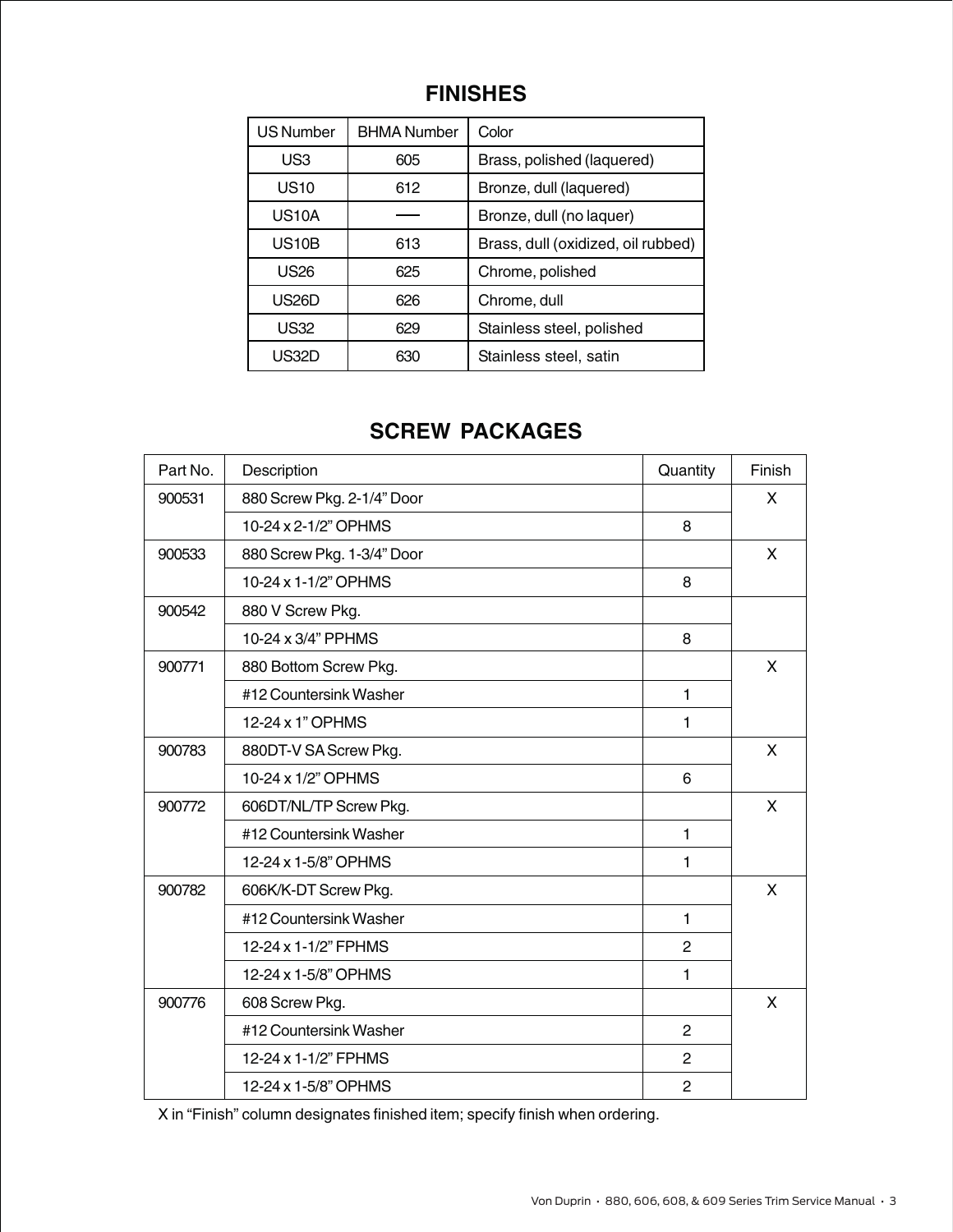| Item No.       | Part No. | Description                        | Quantity | Finish |
|----------------|----------|------------------------------------|----------|--------|
|                | 032114   | 216D Cylinder Anchor Plate         |          |        |
| $\mathbf{2}$   | 956760   | 880 Series Hex Stud                |          |        |
| 3              | 972466   | 880 Pull Grip (US26D)              |          | X      |
| 3              | 972467   | 880 Pull Grip (all other finishes) |          | X      |
| 4              | 959575   | 880-M/V Thumbpiece                 |          | X      |
| 4              | 970488   | 608/880TP-R Thumbpiece             |          | X      |
| 5              | 959603   | 880 Thumbpiece Axle                |          |        |
| 6              | 961267   | 880-M Cylinder Collar              |          | X      |
| 6              | 965226   | 880-R Cylinder Collar              |          | X      |
| $\overline{7}$ | 963011   | 880DT-V-SA 12-24 x 1/2" UFPHMS     |          |        |
| 8              | 963579   | 880NL/DT 12-24 x 3/8" UFPHMS       |          |        |
| 9              | 965237   | 880TP Bracket Screw                |          |        |
| 10             | 969353   | 880TP Thumbpiece Bracket           |          |        |

#### **880DT, 880DT-SA, 880NL, 880TP, 880TP-BE PARTS**

X in "Finish" column designates finished item; specify finish when ordering.







**880DT**

**880DT-SA**

**880NL**





**880TP-BE**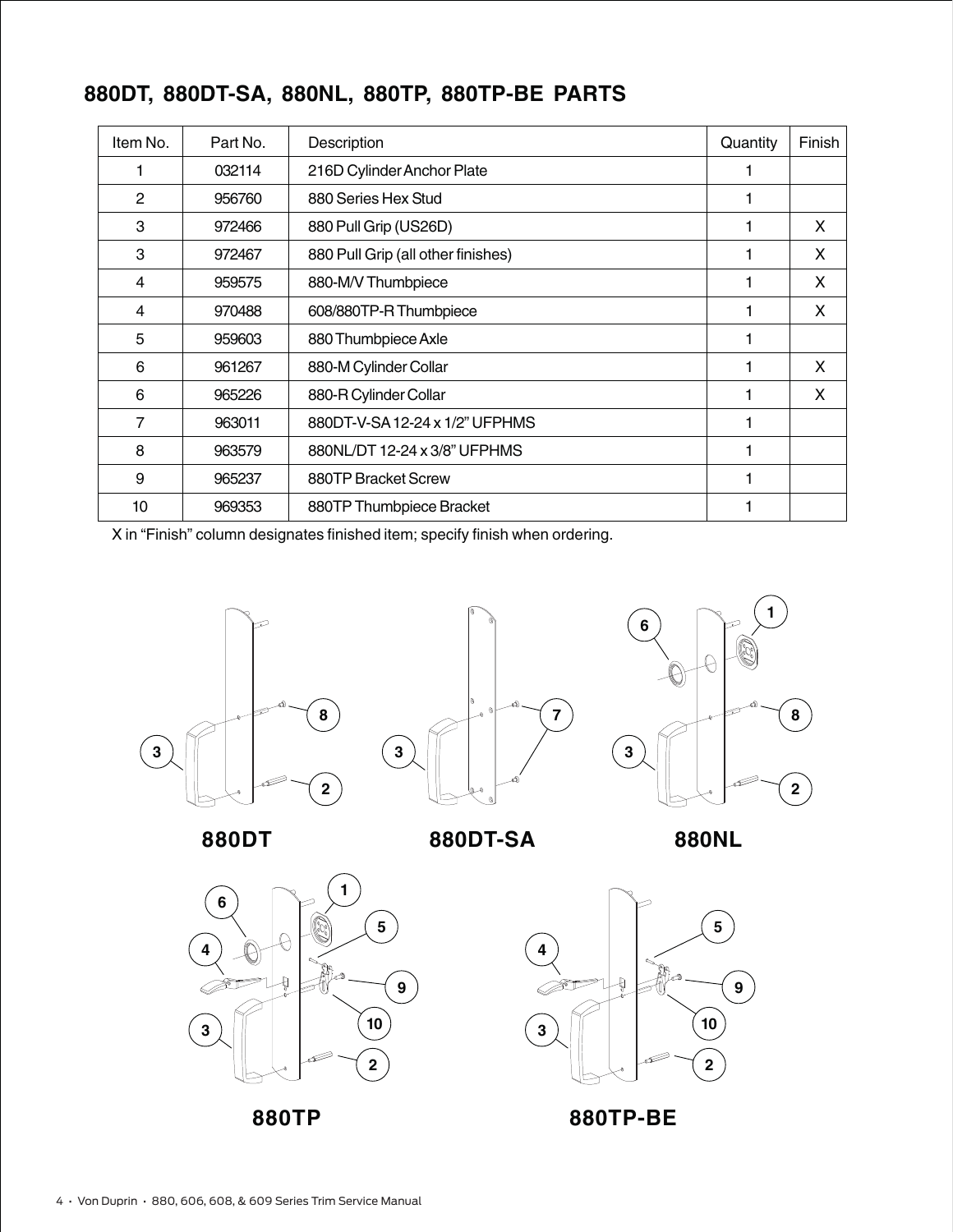|  |  |  | 880K, 880K-BE, 880K-DT, 880K-RIGID PARTS |  |
|--|--|--|------------------------------------------|--|
|--|--|--|------------------------------------------|--|

| Item No. | Part No. | Description                       | Quantity | Finish |
|----------|----------|-----------------------------------|----------|--------|
|          | 032114   | 216D Cylinder Anchor Plate        |          |        |
| 2        | 110544   | 880K Orbit Knob Assembly          |          | X      |
| 3        | 110547   | 880K Orbit Knob Assembly (DT)     |          | X      |
| 4        | 961267   | 880-M Cylinder Collar             |          | X      |
| 4        | 965226   | 880-R Cylinder Collar             |          | X      |
| 5        | 963196   | 606K/880K Roll Pin (3/32" x 7/8") |          |        |
| 6        | 963703   | 606K/880K 3/8" Lockwasher         |          |        |
| 7        | 963704   | 606K/880K-DT/K-NL Hex Nut         |          |        |
| 8        | 965568   | 606/880 DT Spindle Lock           |          |        |
| 9        | 970137   | 880K Booster Body                 |          |        |
| 10       | 970138   | 880K Booster Torsion Spring       |          |        |
| 11       | 970139   | 880K Booster Spacer               | 1        |        |
| 12       | 970159   | 880K Flange Bearing               |          |        |
| 13       | 968883   | Extended Spindle - 880K           |          |        |

X in "Finish" column designates finished item; specify finish when ordering.





**880K**

**880K-BE**





**880K-DT 880K-RIGID**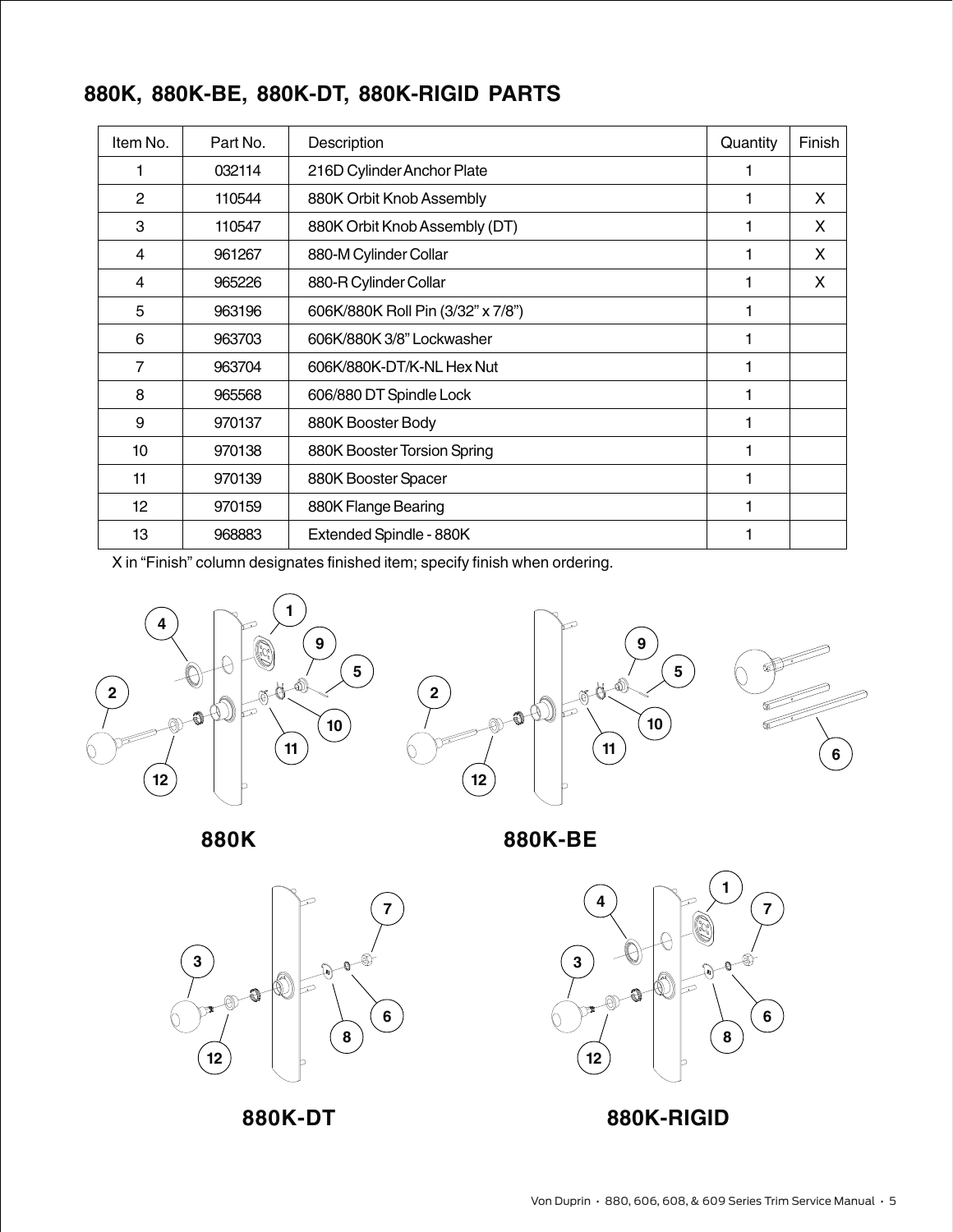| Item No.        | Part No. | Description                       | Quantity | Finish |
|-----------------|----------|-----------------------------------|----------|--------|
|                 | 110544   | 880K Orbit Knob Assembly          |          | X      |
| 2               | 110547   | 880K Orbit Knob Assembly (DT)     |          | X.     |
| 3               | 963196   | 606K/880K Roll Pin (3/32" x 7/8") |          |        |
| 4               | 963703   | 606K/880K 3/8" Lockwasher         |          |        |
| 5               | 963704   | 606K/880K-DT/K-NL Hex Nut         | 1        |        |
| 6               | 965568   | 606/880 DT Spindle Lock           |          |        |
| 7               | 961267   | 880-M Cylinder Collar             |          | X      |
| 8               | 970137   | 880K Booster Body                 |          |        |
| 9               | 970138   | 880K Booster Torsion Spring       |          |        |
| 10              | 970139   | 880K Booster Spacer               |          |        |
| 11              | 970159   | 880K Flange Bearing               | 1        |        |
| 12 <sup>°</sup> | 968883   | Extended Spindle - 880K           |          |        |

#### **606K, 606K-BE, 606K-DT, 606K-RIGID PARTS**

X in "Finish" column designates finished item; specify finish when ordering.



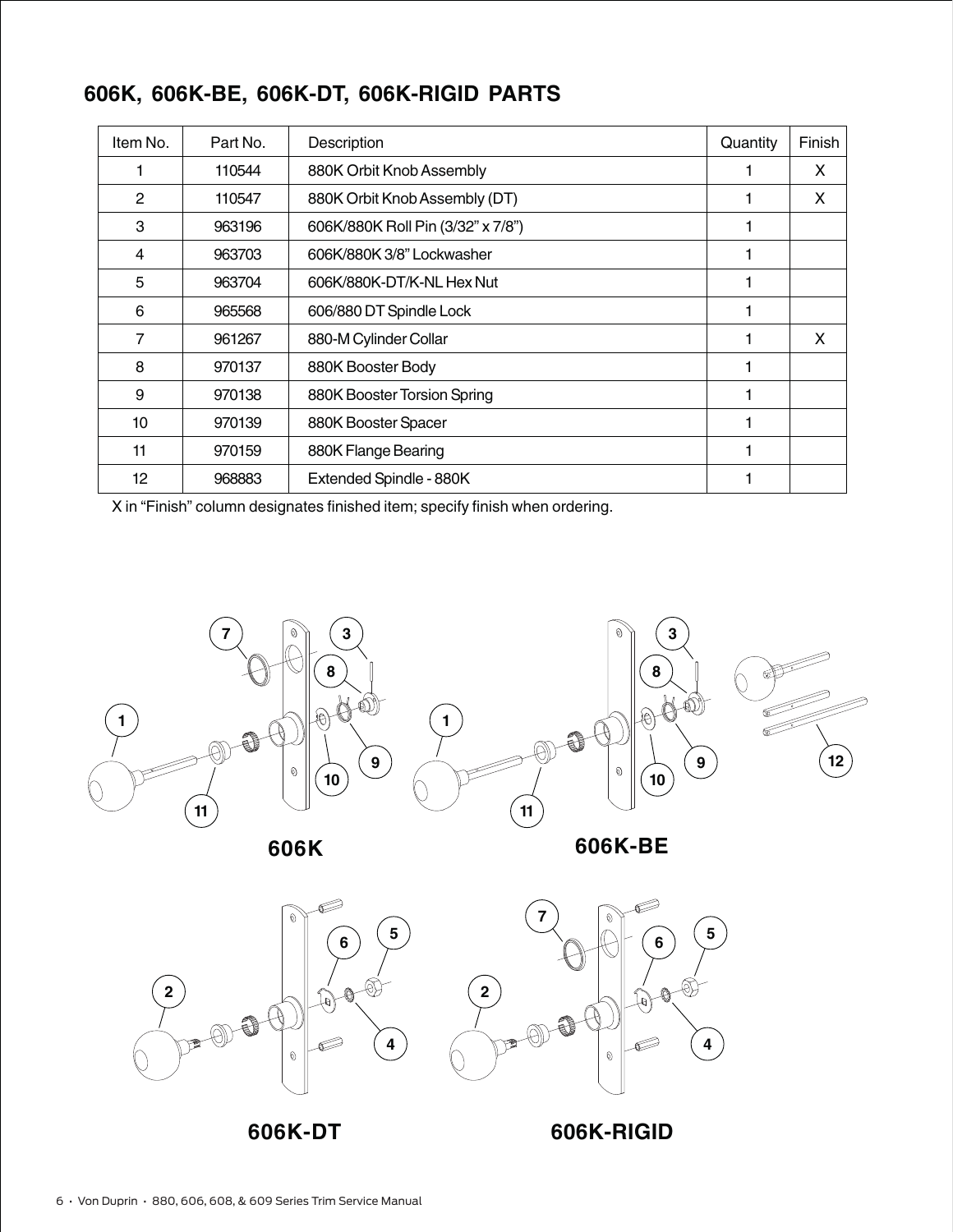### **608TP, 608TP-BE, 608DT, 608NL PARTS**

| Item No.     | Part No. | Description                    | Quantity | Finish |
|--------------|----------|--------------------------------|----------|--------|
|              | 972466   | Pull Grip (US26D)              |          | x      |
|              | 972467   | Pull Grip (all other finishes) |          | x      |
| $\mathbf{2}$ | 959575   | 880-M/V Thumbpiece             |          | X      |
| 2            | 970488   | 608/880TP-R Thumbpiece         |          | χ      |
| 3            | 959603   | 880 Thumbpiece Axle            |          |        |
| 4            | 961267   | 880-M Cylinder Collar          |          |        |

X in "Finish" column designates finished item; specify finish when ordering.





**608TP 608TP-BE**



**608DT 608NL**

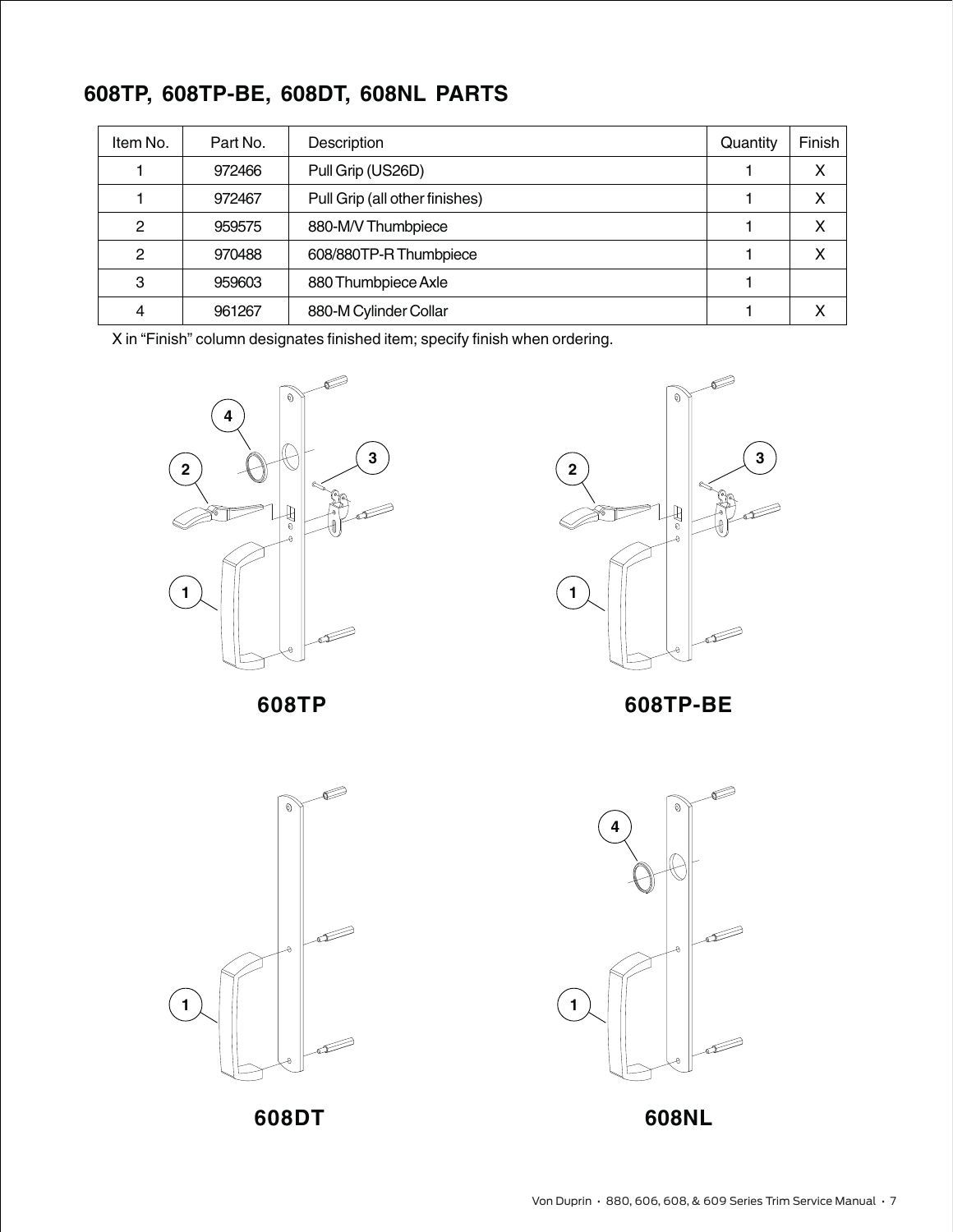#### **609DT-SA PARTS**

| Item No. | Part No. | Description                    | Quantity | Finish |
|----------|----------|--------------------------------|----------|--------|
|          | 972466   | Pull Grip (US26D)              |          |        |
|          | 972467   | Pull Grip (all other finishes) |          |        |
| っ        | 963011   | 880DT-V-SA 12-24 x 1/2" UFPHMS |          |        |

X in "Finish" column designates finished item; specify finish when ordering.



**609DT-SA**